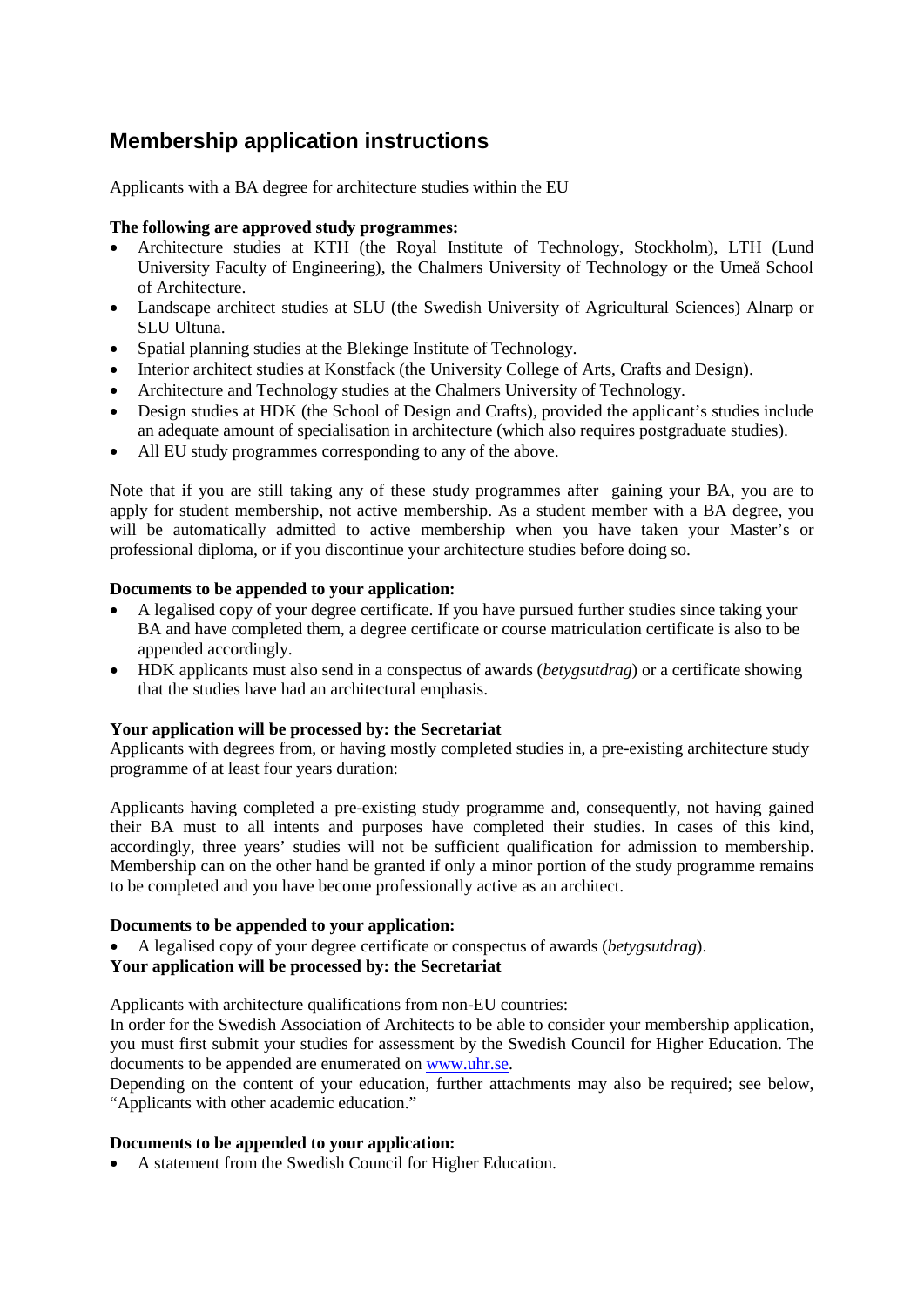- Legalised copies of degree certificate, syllabus and conspectus of awards (*betygsutdrag*), in the original language and accompanied by Swedish translations.
- Any other documents you wish to adduce in support of your applications, e.g. certificates of professional activity or a list of referees.

**Your application will be processed by: the Secretariat or the Membership Committee**, depending on the content of your education.

#### Applicants with other academic education:

Applicants lacking formal architect training must have some other form of academic education and must be able to show that, through this education or any other education, or in some other way, they have acquired knowledge equalling a BA degree from one of the Swedish architecture study programmes.

#### **Documents to be appended toy our application:**

- Legalised copies of degree certificates and/or conspectuses of awards (*betygsutdrag*) from your academic studies.
- Certificates of any other relevant studies.
- Any other certificates you wish to adduce in support of your applications, e.g. certificates of professional activity or a list of referees.
- Applicants for interior architect membership must append material demonstrating free artistic ability.

#### **Your application will be processed by: the Membership Committee**